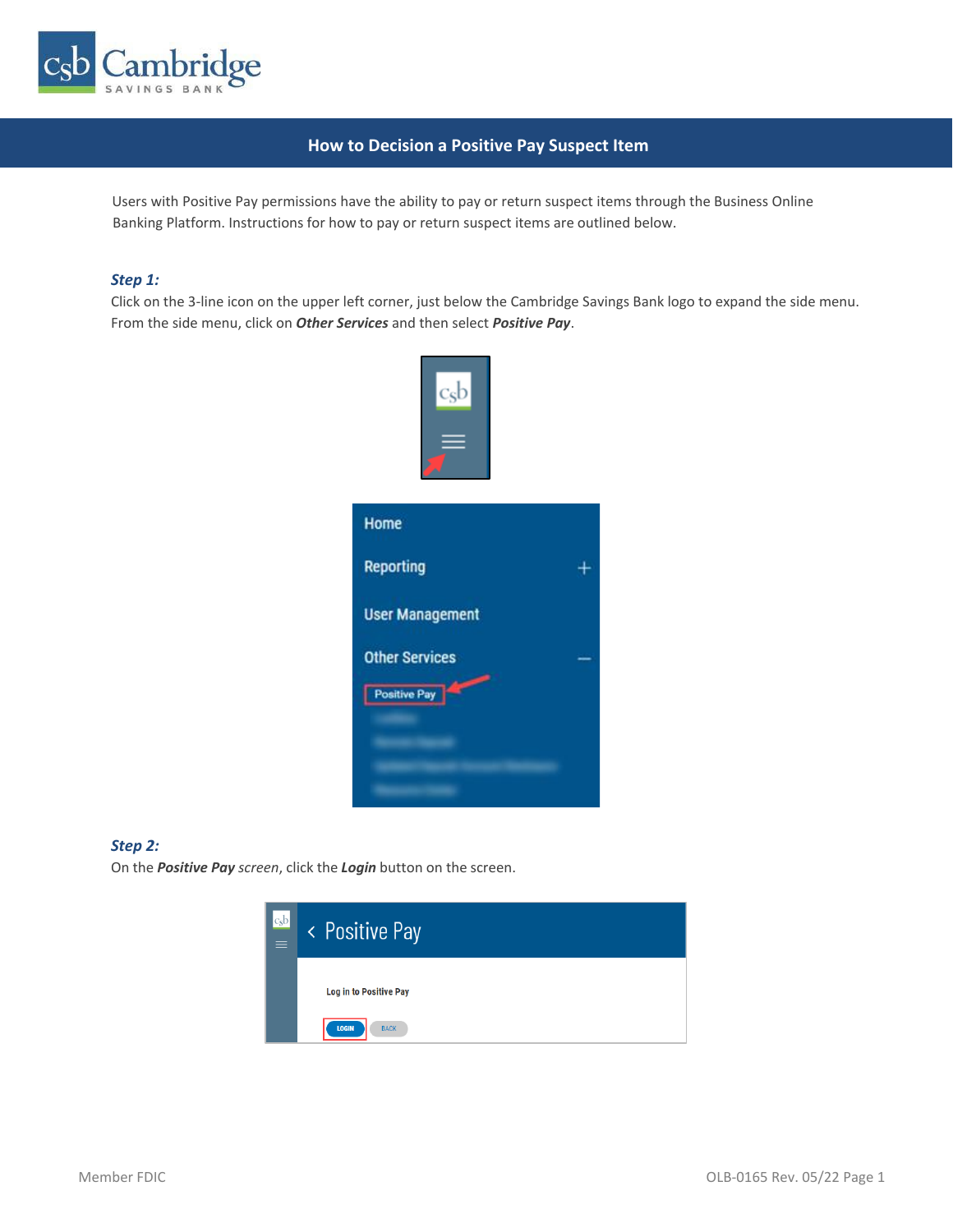

**Important!** After clicking the *Login* button, you will receive a pop-up message stating: "**Caution:** You are about to leave this site. By clicking, 'Continue' below, you will be directed to our 3<sup>rd</sup> party vendor site.".

This is a valid message, and you are still in a secure session and accessing a secure site to access the services.



#### *Step 3:*

You will automatically navigate to the Positive Pay website. Click the arrow button **button** at the bottom of the screen to continue into the Positive Pay system.

| Welcome                                                                                                                                                                                                                                                             |  |
|---------------------------------------------------------------------------------------------------------------------------------------------------------------------------------------------------------------------------------------------------------------------|--|
| <b>HELLO</b>                                                                                                                                                                                                                                                        |  |
| For Your Security: Please Logout when finished using SAND eCRM. Please note that we will<br>automatically log you out after 20 minutes of inactivity.<br>This is necessary to prevent another user from modifying your records or using the system in your<br>name. |  |
|                                                                                                                                                                                                                                                                     |  |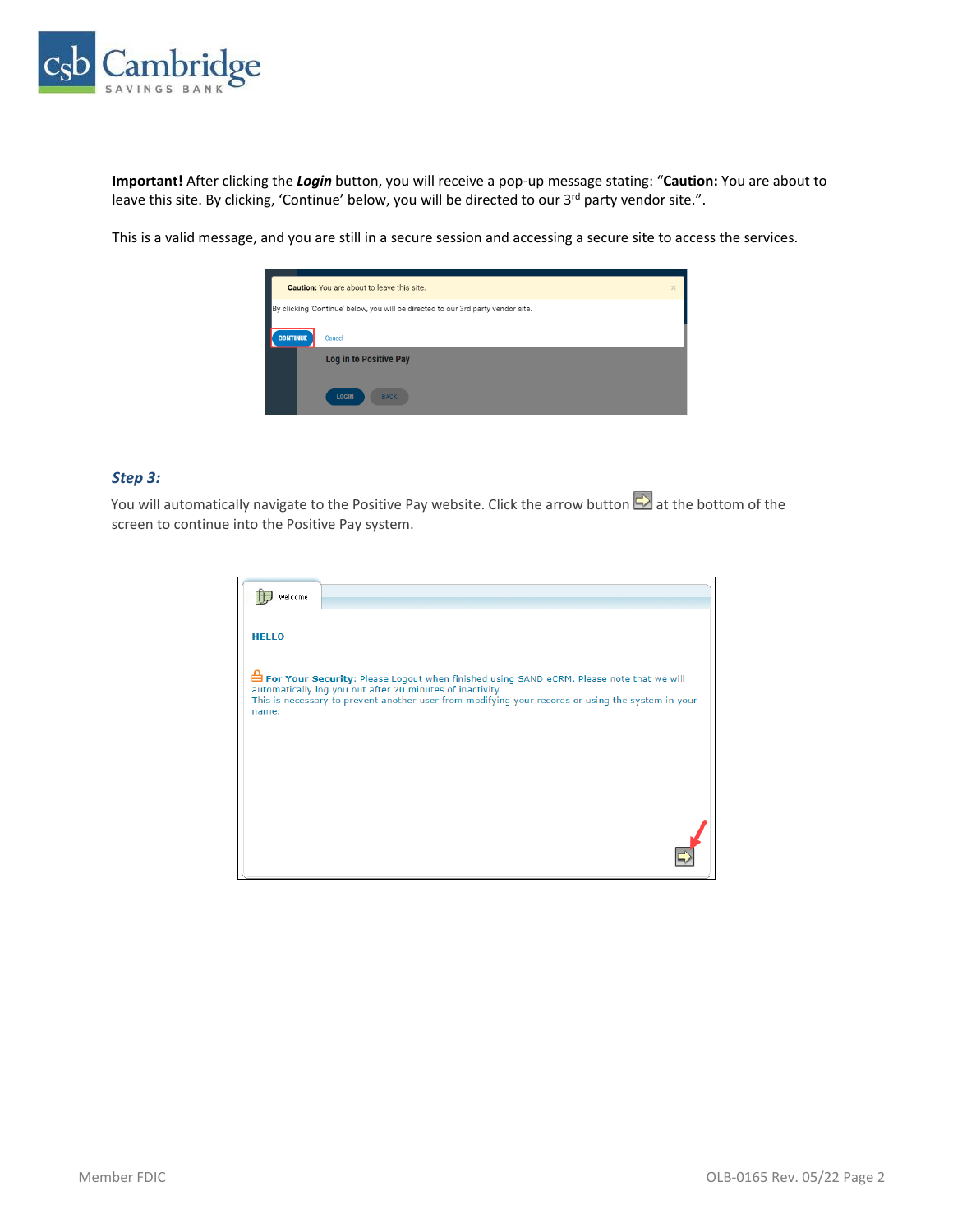

## *Step 4:*

From the **Accounts** tab click the *radio* button located under the **Select** column, for the account that has a suspect item (record information will be in red text if there is a suspect item to review). Select the *Account Items* tab to continue.



# *Step 5:*

On **Account Items** tab select *Suspects Need To Be Reviewed* from the **Report Options** drop down in the bottom left corner of the screen. Click the *Show Search Results* icon **Ref** located in the top right corner of the screen to continue

| <b>Accounts</b>                                           | Account                        | Billing<br>Information                                                                                                                                                                                                                       | 检<br>Company<br>Profile    | Δ<br>Profile | Contact                                                                                | <b>TD</b> , User<br>Manager                          | $(?)$ Help                              | (X) Logout |
|-----------------------------------------------------------|--------------------------------|----------------------------------------------------------------------------------------------------------------------------------------------------------------------------------------------------------------------------------------------|----------------------------|--------------|----------------------------------------------------------------------------------------|------------------------------------------------------|-----------------------------------------|------------|
|                                                           | <b>ACCOUNT ITEMS RESEARCH</b>  |                                                                                                                                                                                                                                              |                            |              | User                                                                                   | is logged on   Tuesday, October 19, 2021 11:07:38 AM |                                         |            |
| <b>TEST COMPANY</b><br><b>Transit: 211371120 Account:</b> |                                |                                                                                                                                                                                                                                              |                            |              |                                                                                        |                                                      |                                         |            |
|                                                           |                                | Please select the dates for the reporting period, check No. and/or amount scope and press relative button to view different reports. If you wish to view items<br>for a different account, you can click on 'Select Different Account' icon. |                            |              |                                                                                        |                                                      |                                         |            |
| Dates-<br>Start:<br>34<br>MM/DD/YYYY                      | End:<br>34<br>MM/DD/YYYY       |                                                                                                                                                                                                                                              | Check No.-<br>From:<br>To: |              | Amount-<br>From:<br>To:                                                                |                                                      | <b>Payee Name</b>                       |            |
| <b>Report Option:</b>                                     | Suspects Needed To Be Reviewed |                                                                                                                                                                                                                                              |                            | $500 \sim$   | Lines per Page:-                                                                       | $\circ$ HTML                                         | <b>Report Format:</b><br>$\bigcirc$ ppF |            |
| <b>All Reasons</b>                                        | <b>Exception Reason:-</b>      | ◡                                                                                                                                                                                                                                            |                            |              | <b>Outstanding Item Type:-</b><br>Issue $\bigcirc$ Void $\bigcirc$ Both $\circledcirc$ |                                                      |                                         |            |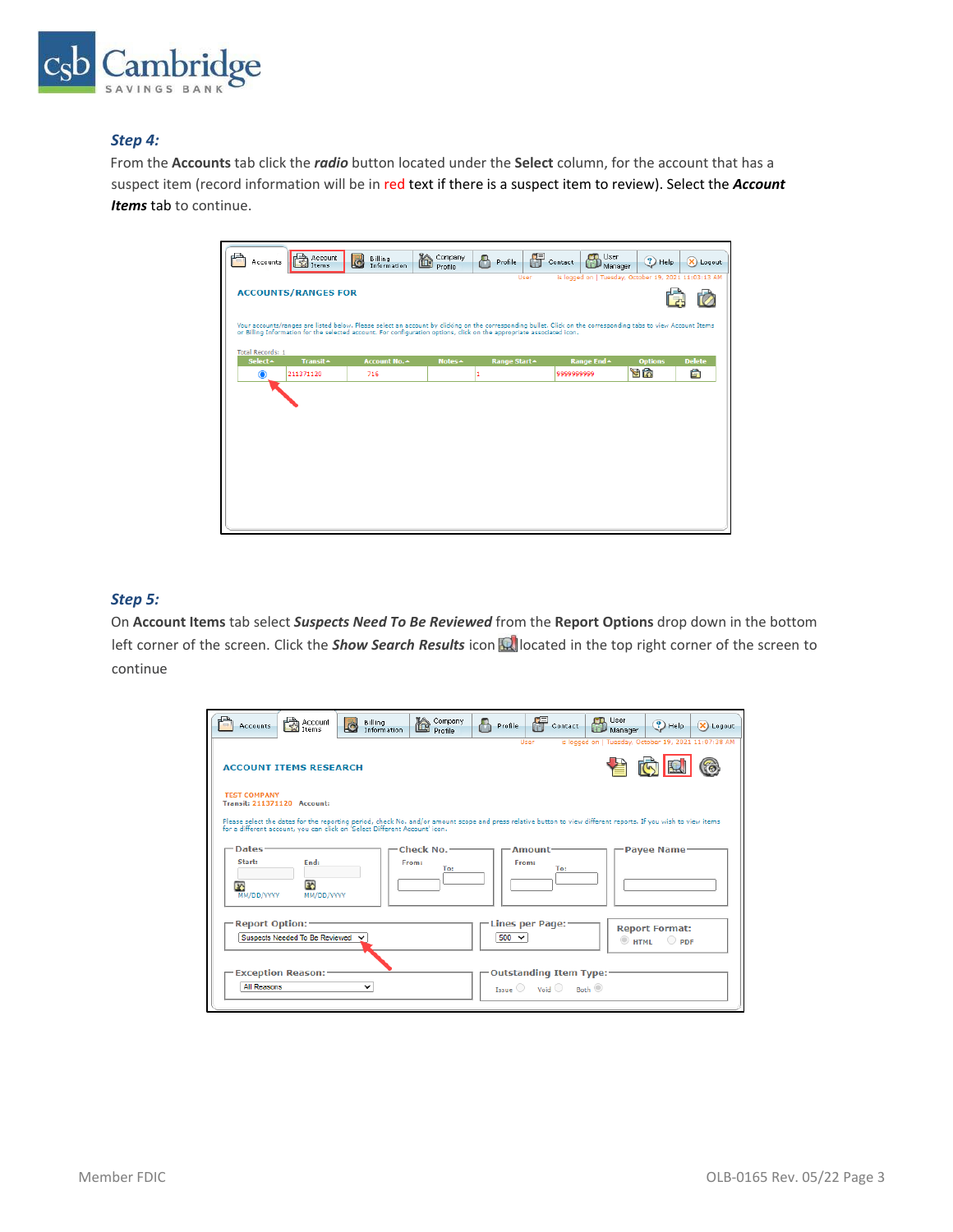

## *Step 6:*

For each Suspect Item listed, click the *Date*, *Trace* or *Check No*. to view the check.

| <b>Accounts</b>                                                                      | Account<br>Items                                                                                                     | Billing<br>Information                                                                                                                                         | Profile                       | Company<br>д          | Profile       | Contact       | User<br>Manager                     | ?) Help                | X) Logout |  |  |
|--------------------------------------------------------------------------------------|----------------------------------------------------------------------------------------------------------------------|----------------------------------------------------------------------------------------------------------------------------------------------------------------|-------------------------------|-----------------------|---------------|---------------|-------------------------------------|------------------------|-----------|--|--|
|                                                                                      | is logged on   Tuesday, October 19, 2021 11:21:55 AM<br>User<br><b>CURRENT DAY SUSPECTS - Not Reviewed, Deferred</b> |                                                                                                                                                                |                               |                       |               |               |                                     |                        |           |  |  |
| <b>TEST COMPANY</b><br><b>Transit: 211371120</b><br><b>Starting Date: 10/18/2021</b> |                                                                                                                      | Account:<br><b>Ending Date: 10/18/2021</b>                                                                                                                     |                               |                       |               |               |                                     |                        |           |  |  |
| the 'Select Different Account' icon above.                                           |                                                                                                                      | Listed below are the items you selected. Click on each item to make Pay/No Pay decisions or to Revalidate the item. To work with a different account, click on |                               |                       |               |               |                                     |                        |           |  |  |
| <b>Total Records: 2</b><br><b>Date</b>                                               |                                                                                                                      | <b>Trace</b>                                                                                                                                                   | <b>Check No.</b>              | Amount (\$)           | <b>Payee</b>  | <b>Status</b> |                                     | <b>Reason Rejected</b> |           |  |  |
| 10/18/2021                                                                           | 0000000000884010690                                                                                                  |                                                                                                                                                                | 172                           |                       | 1.00 Non Reco | 圉             | <b>Item not in PositivePay file</b> |                        | 冶         |  |  |
| 10/18/2021                                                                           | 0000000000884010710                                                                                                  |                                                                                                                                                                | 173                           |                       | 2.00 Non Reco | 圉             | <b>Item not in PositivePay file</b> |                        | 窗         |  |  |
| Total Amount: 3.00                                                                   |                                                                                                                      | -Bulk Decisions - Apply to all items on this page                                                                                                              |                               |                       |               |               |                                     |                        |           |  |  |
| Decision: Pay O                                                                      |                                                                                                                      | $R$ eturn $\bigcirc$                                                                                                                                           | <b>Return Reason:</b><br>None | Notes:<br>$\check{ }$ |               |               |                                     |                        |           |  |  |
|                                                                                      |                                                                                                                      |                                                                                                                                                                |                               |                       |               |               |                                     |                        |           |  |  |
|                                                                                      |                                                                                                                      |                                                                                                                                                                |                               |                       |               |               |                                     |                        |           |  |  |

## *Step 7:*

Review the Suspect Item and determine if you want to Pay or Return the Item. If you want to *Pay* the item, simply click the Check Mark icon<sup>7</sup>. If you want to *Return* the item, select a Return Reason from the dropdown menu located in the bottom right of the screen then click the "X" Mark icon  $\bigcirc$ .

| You have 152 minutes left to make decisions before the end of today.<br><b>Suspected Item</b><br><b>Transit: 211371120</b><br>Account: |                              | User       | is logged on   Tuesday, October 19, 2021 11:28:16 AM<br>Click on the image to enlarge. |                       |  |  |
|----------------------------------------------------------------------------------------------------------------------------------------|------------------------------|------------|----------------------------------------------------------------------------------------|-----------------------|--|--|
|                                                                                                                                        | 53-7112/2113                 | 172        | Click here to see the back of check                                                    |                       |  |  |
| Company Name<br><b>IS THE PAY TO</b><br>$1 9]$ $F$                                                                                     |                              | oo         |                                                                                        |                       |  |  |
| $+ 00/100$<br>Cambridge                                                                                                                |                              |            | Trace: 0000000000884010690                                                             |                       |  |  |
| MESSO                                                                                                                                  | Signature                    |            | <b>Reason Rejected:</b><br><b>Item not in PositivePay file</b>                         |                       |  |  |
| 02113711200<br>Comments:                                                                                                               | 0172<br><b>Issue Amount:</b> | *Check No: | Default decision for closing this item:<br>Return<br>*Amount:                          | <b>Return Reason:</b> |  |  |